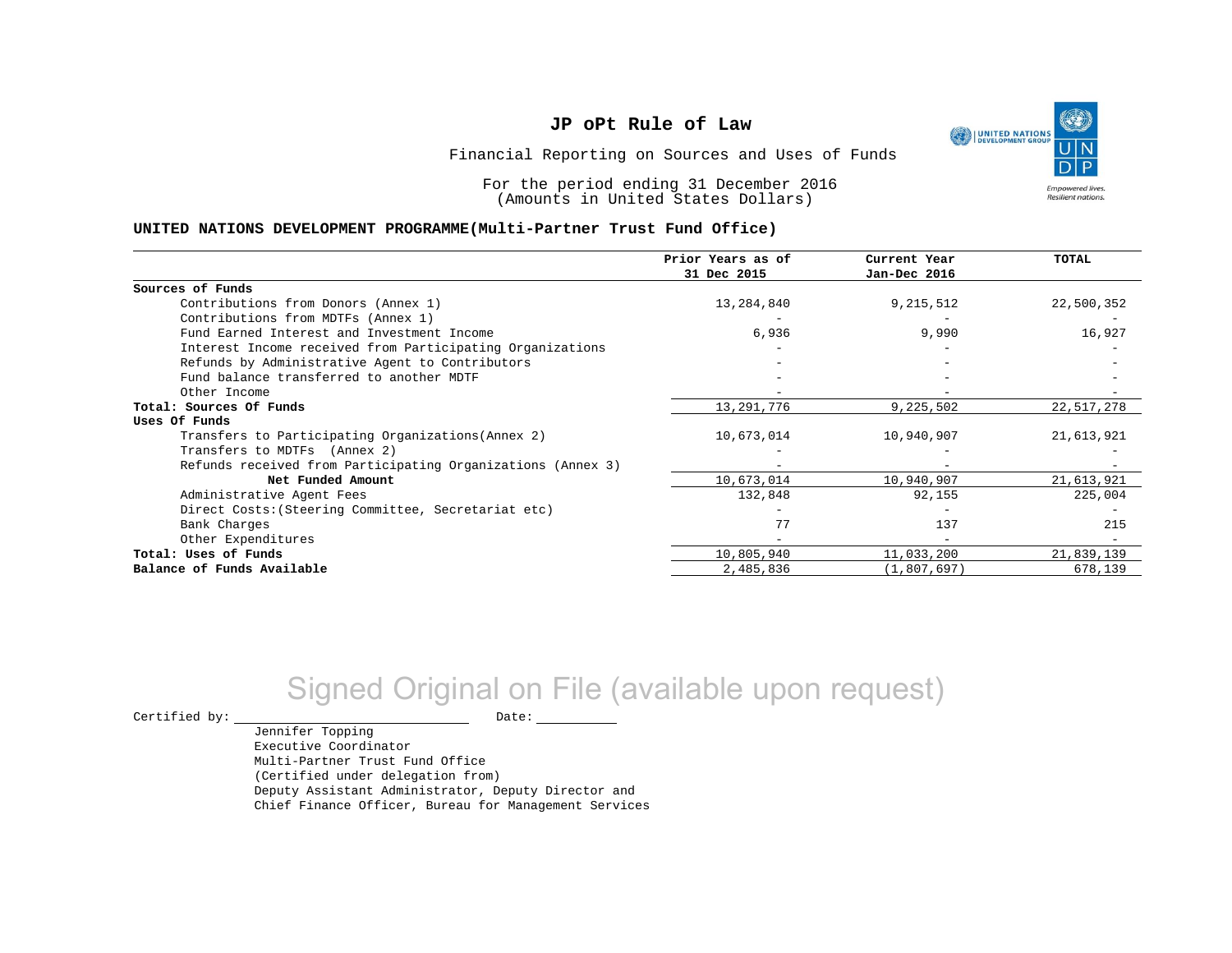

Financial Reporting on Sources and Uses of Funds

For the period ending 31 December 2016 (Amounts in United States Dollars)

#### **UNITED NATIONS DEVELOPMENT PROGRAMME(Multi-Partner Trust Fund Office)**

**Annex - 1: Contributions**

|                                | Prior Years as of | Current Year | TOTAL      |
|--------------------------------|-------------------|--------------|------------|
|                                | 31 Dec 2015       | Jan-Dec 2016 |            |
| From Contributors              |                   |              |            |
| DEPARTMENT FOR INT'L DEVELOPME | 3,670,045         | 3,451,890    | 7,121,935  |
| GOVERNMENT OF NETHERLANDS      | 5,826,600         | 3,374,982    | 9,201,582  |
| SWEDISH INT'L DEVELOPMENT COOP | 3,788,195         | 2,388,640    | 6,176,835  |
| Total: Contributions           | 13,284,840        | 9,215,512    | 22,500,352 |

# Signed Original on File (available upon request)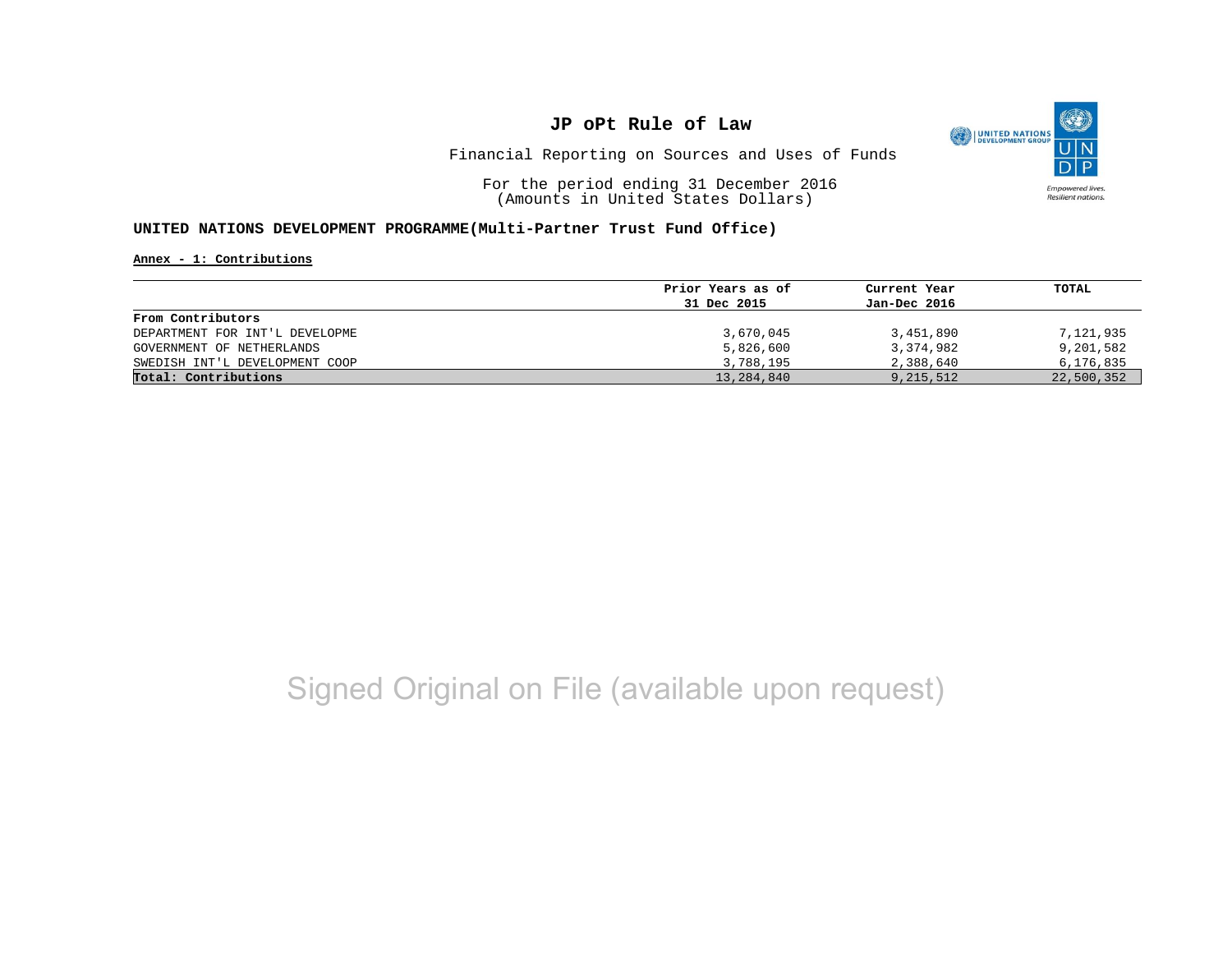

Financial Reporting on Sources and Uses of Funds

For the period ending 31 December 2016 (Amounts in United States Dollars)

#### **UNITED NATIONS DEVELOPMENT PROGRAMME(Multi-Partner Trust Fund Office)**

**Annex - 2: Transfers**

|                                | Prior Years as of | Current Year | TOTAL      |
|--------------------------------|-------------------|--------------|------------|
|                                | 31 Dec 2015       | Jan-Dec 2016 |            |
| To Participating Organizations |                   |              |            |
| UNDP                           | 8,538,413         | 8,042,925    | 16,581,338 |
| UNWOMEN                        | 2,134,601         | 2,897,982    | 5,032,583  |
|                                |                   |              |            |
| Total Transfers                | 10,673,014        | 10,940,907   | 21,613,921 |
|                                |                   |              |            |

# Signed Original on File (available upon request)